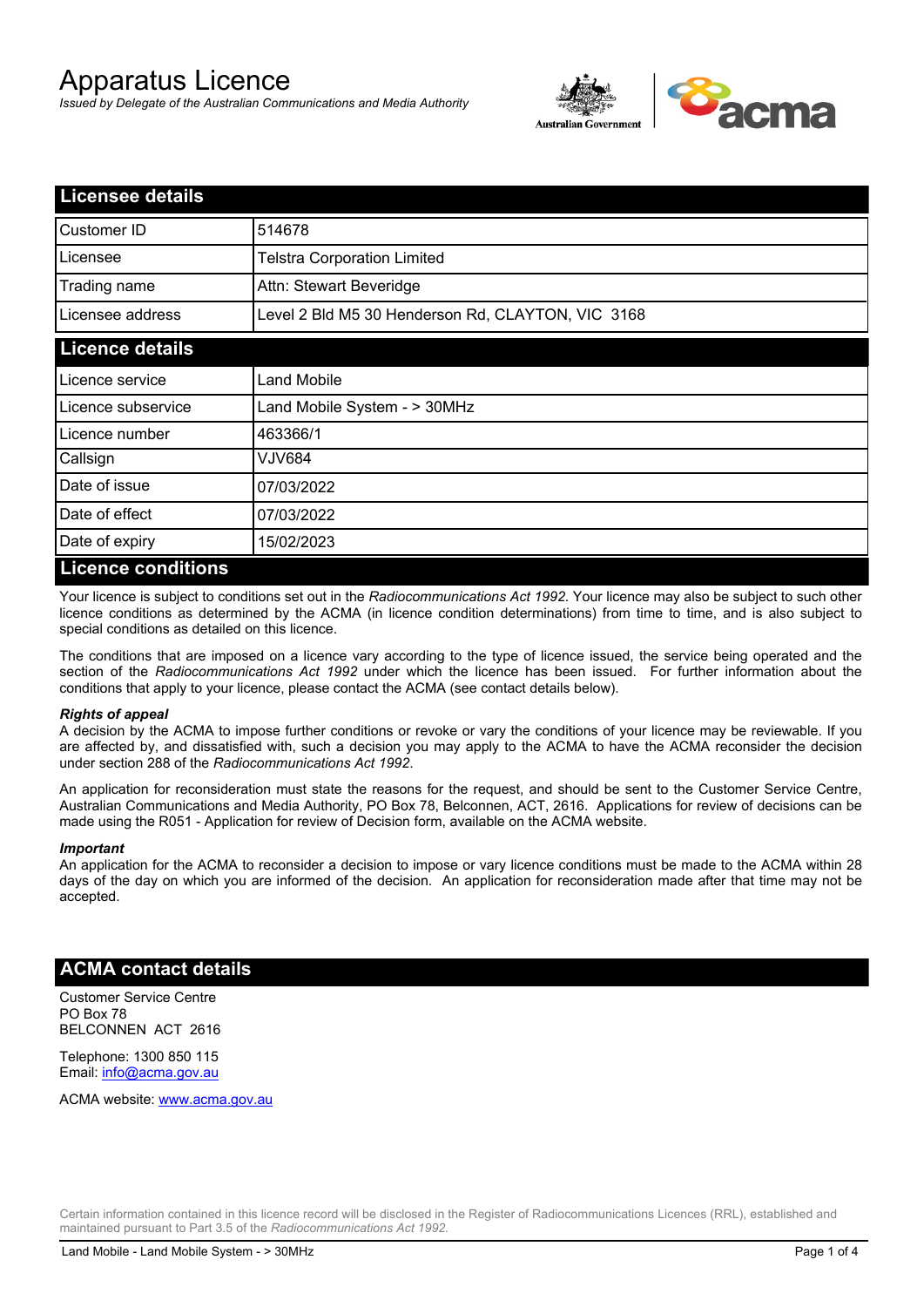# **Special Conditions applying to licence no.: 463366/1**

When the transmitter is coupled to an antenna the level of all discrete spurious components caused by the transmitter & measured at the connection to the antenna must not exceed -30 DBM. Broadband noise floor of the transmitter measured at the same point must not exceed -47 DBM in a 16 kHz bandwidth for frequency offsets greater than 300 kHz from the transmit frequency.

# **Advisory Notes applying to licence no.: 463366/1**

Conditions applicable to the operation of Land Mobile System station(s) authorised under this licence can be found in the Radiocommunications Licence Conditions (Apparatus Licence) Determination and the Radiocommunications Licence Conditions (Land Mobile Licence) Determination. Copies of these determinations are available from the ACMA and from the ACMA home page (www.acma.gov.au).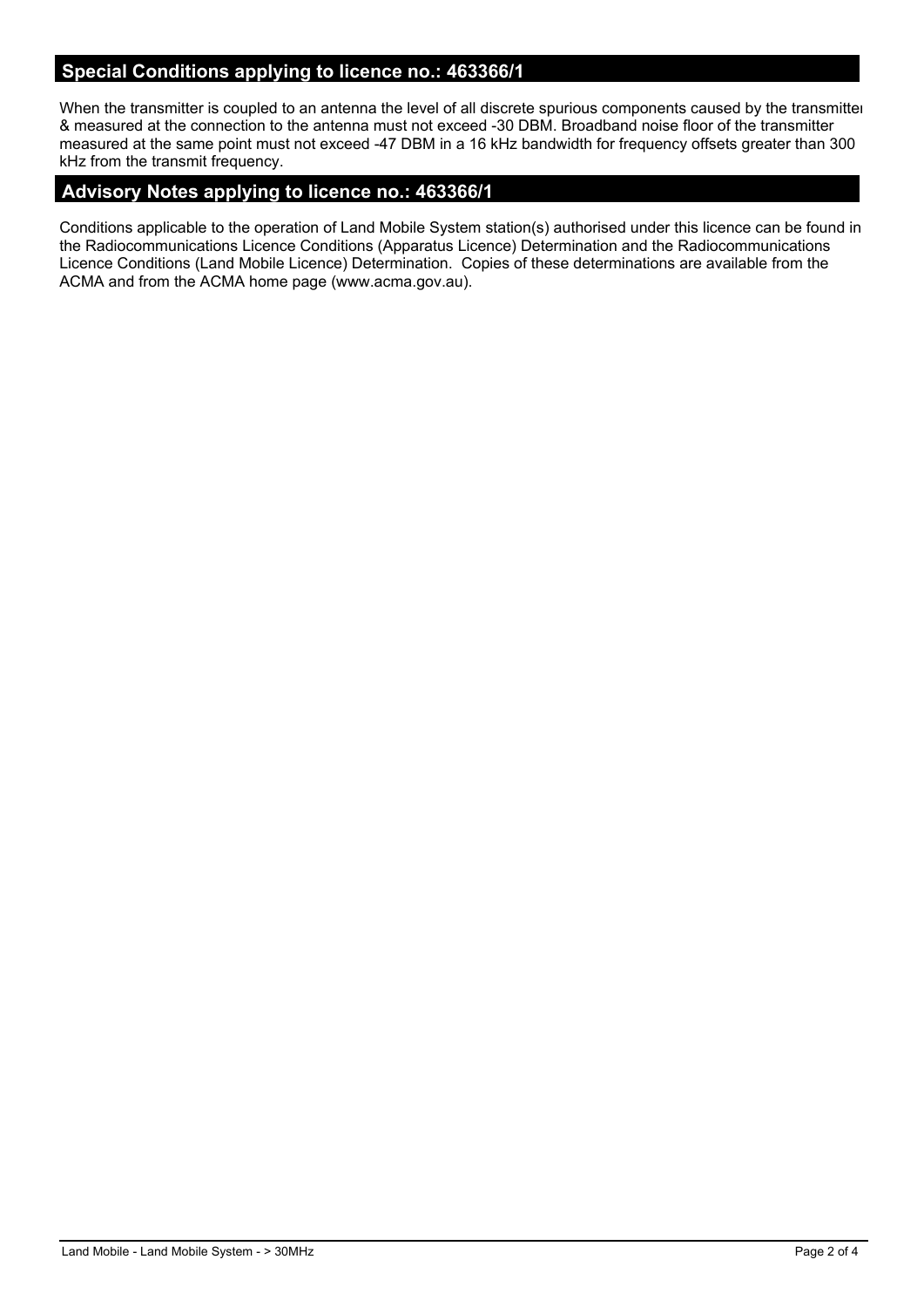# **Technical characteristics**

Below is a summary of the technical characteristics of the licensed service. Further technical details not displayed here may be found on the ACMA website.

## **Main Station Site**

## **Station 1:**

| <b>Site details</b>        |                                                     |  |  |  |  |
|----------------------------|-----------------------------------------------------|--|--|--|--|
| Site ID                    | 403248                                              |  |  |  |  |
| Site address               | SCA Site, off Mirboo-Yarragon Rd, ALLAMBEE VIC 3823 |  |  |  |  |
| Co-ordinates (GDA94)       | Latitude:<br>Longitude:<br>-38.262006<br>146.046258 |  |  |  |  |
| <b>Transmitter details</b> |                                                     |  |  |  |  |
| Assigned frequency         | 163.937500 MHz                                      |  |  |  |  |
| <b>Bandwidth</b>           | 12.5000 kHz                                         |  |  |  |  |
| Freq. assign. ID           | 0000598302                                          |  |  |  |  |
| Transmitter power          | 50.00 W                                             |  |  |  |  |
| <b>EIRP</b>                | 83.00 W                                             |  |  |  |  |
| Emission designator        | 10K1F3E                                             |  |  |  |  |
| Antenna details            |                                                     |  |  |  |  |
| Antenna ID                 | $\mathbf 1$                                         |  |  |  |  |
| Antenna polarisation       | V - Vertical linear                                 |  |  |  |  |
| Antenna azimuth            |                                                     |  |  |  |  |
| Antenna height (m)         | $\Omega$                                            |  |  |  |  |
| Antenna type               | Unknown antenna type, size or specifications-       |  |  |  |  |
| <b>Receiver details</b>    |                                                     |  |  |  |  |
| Assigned frequency         | 159.337500 MHz                                      |  |  |  |  |
| <b>Bandwidth</b>           | 12.5000 kHz                                         |  |  |  |  |
| Freq. assign. ID           | 0000598307                                          |  |  |  |  |
| Transmitter power          | N/A                                                 |  |  |  |  |
| <b>EIRP</b>                | N/A                                                 |  |  |  |  |
| Emission designator        | 10K1F3E                                             |  |  |  |  |
| Antenna details            |                                                     |  |  |  |  |
| Antenna ID                 | $\mathbf{1}$                                        |  |  |  |  |
| Antenna polarisation       | V - Vertical linear                                 |  |  |  |  |
| Antenna azimuth            |                                                     |  |  |  |  |
| Antenna height (m)         | $\mathbf 0$                                         |  |  |  |  |
| Antenna type               | Unknown antenna type, size or specifications-       |  |  |  |  |